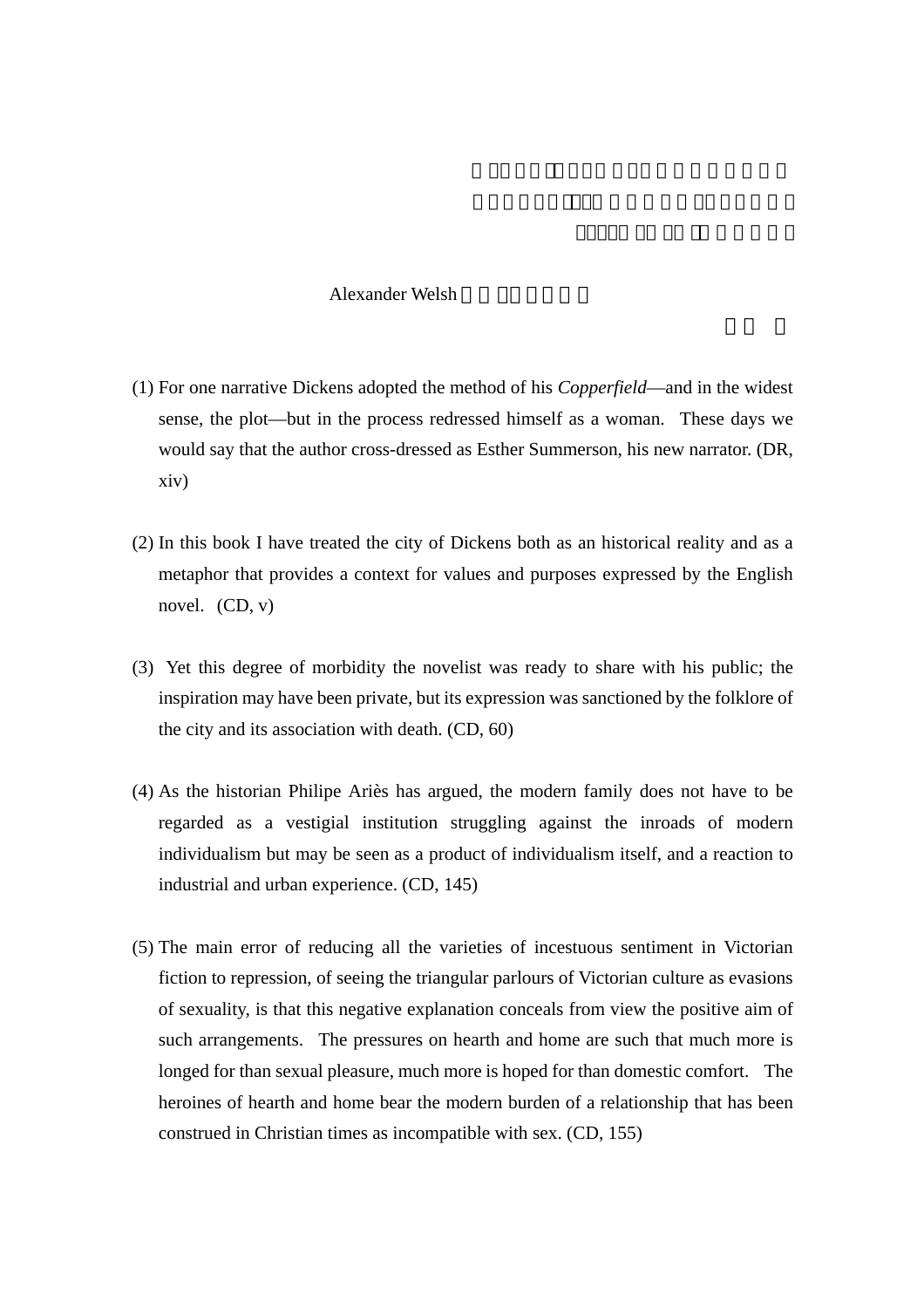- (6) This analysis encounters obvious difficulties. For one thing, it makes out Dickens's position to be generally a Puritan one, and he himself might not accept that without a protest.(CD, vi)
- (7) Welsh's thesis . . . is a valuable contribution toward our understanding of Victorian attitudes toward death and the home, and the role of women, and sheds insight on more than Dickens' novels alone. What it does obscure, however, is the development—often dramatic—of Dickens' attitudes and their fictional correlatives over his long and varied writing career. (Schwartzbach, 55)
- (8) This book can be thought of as an assault on Warren ' s Blacking warehouse.... While I would not deny that the episode was traumatic in some sense, I am expressly denying that a trauma in childhood provides the best ground for biographical criticism. This book devoted to the time in early middle life when Dickens *recalled* his traumatic experience, to his sense of identity as a writer of literature, and to the three novels he produced in this period: *Martin Chuzzlewit*, *Dombey and Son*, and *David Copperfield*. (CC, vii)
- (9) The term "moratorium" is Erikson's and is especially useful because, though a psychoanalyst, Erikson has turned from emphasis on early traumas to stress the crucial passing of every state in life and a person's interaction with the particular customs of a society. A stage of life, whether of infancy or old age, is always "psychosocial," therefore, and a so-called moratorium is common—for males at least—in the twenties. (CC, 10)
- (10) Among the community of the elect, some apparently have secret relations to the damned. This romantic consideration carries Dickens far along the road toward *The Interpretation of Dreams* and ideas of personality prevalent in the twentieth century. (CD, 136)
- (11) . . . it is almost as if the fortunate falls of *Chuzzlewit* and the tragic fall of *Dombey*  were displaced by *Copperfield*'s interest in fallen women: if the fall of an ambitious man can be conveniently displaced as temptation in childhood, as in the Oedipus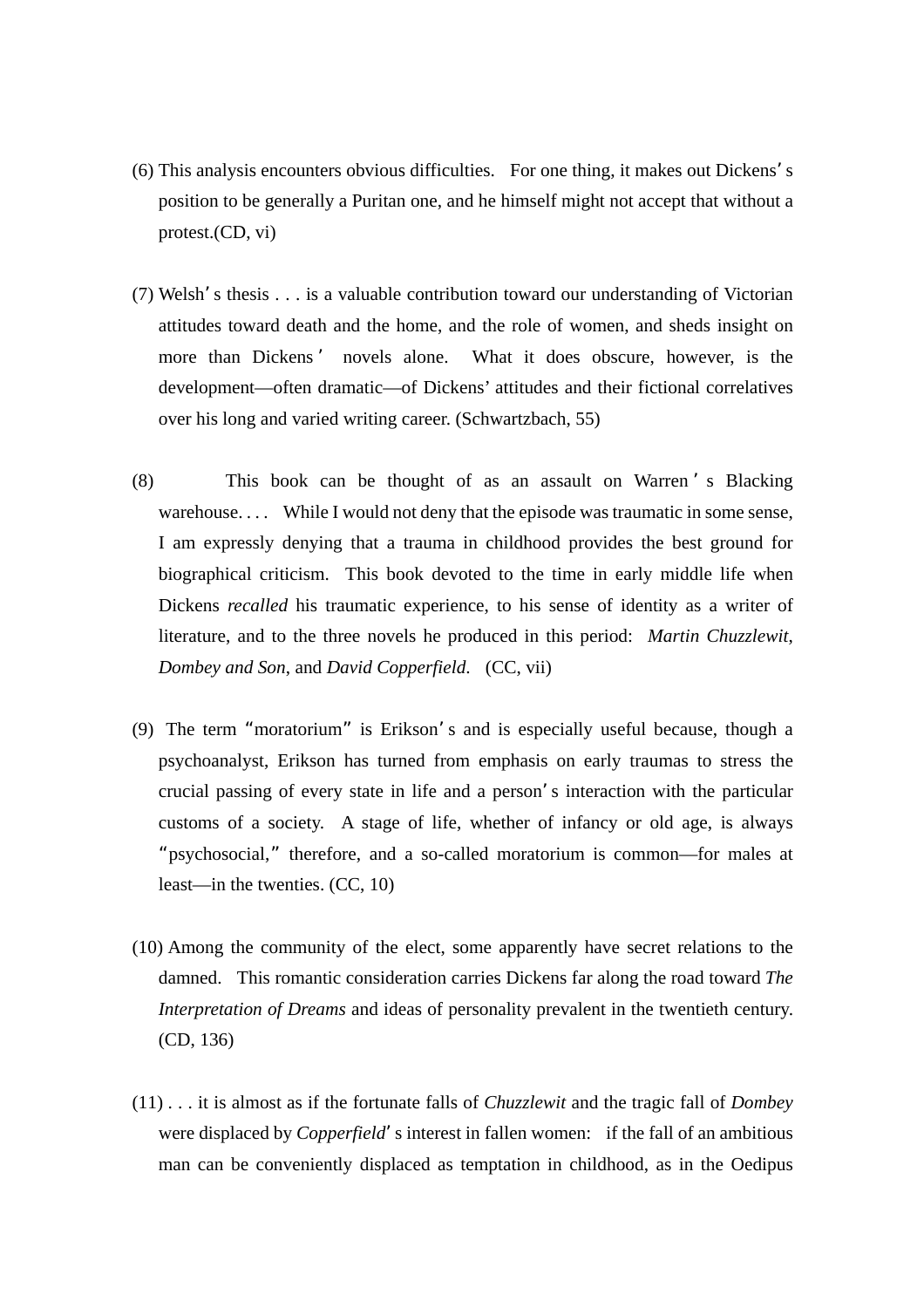complex, then a fall can be displaced onto women who are bought or seduced by men. (CC, 124)

- (12) I prefer the idea of redressing because it preserves so many more of the root meanings of the verb, from the Latin *dirigere*, to direct.(DR, xiv)
- (13) Rather, he imagines his protagonist's part so intensely—whatever the biases of his own time and person—that *she* projects her feelings upon other actors in the drama, that *she* expresses her wishes without knowing it; and once these wishes are fulfilled with Dickens's help, Summerson proves just as dangerous a young person to be acquainted with as was Copperfield himself.(DR, 35)
- (14) I have long held that literature has to be appreciated historically and that literature indeed shapes as well as responds to the broader culture of which it is a part. But the idea that novels do just what the times require or language constrains them to do is a half-truth at best. If the idea were strictly true, it would be wholly uninteresting. It ignores that Dickens—in the present instance—wrote precisely those novels that others did not write and thus shortchanges his achievement—when it doesn't place him in the pillory outright. It distorts the way novels are ordinarily perceived, as productions of a particular author hoping for as many readers and rereaders as possible. For better or worse—that is, for pleasure and instruction or disgust and bafflement—*Bleak House* and *Hard Times* are Dickens's deliberately made stories as communicated in print. (DR, xiii-xiv)
- (15) Obviously neither Miller regards seriously Summerson's narrative or the plot of the novel as it involves its protagonist. The latter Miller merely upstages the earlier; his reading is diachronic and his Foucauldian inspiration makes the system to which the novel is subject more ominous. Notoriously, *Bleak House*—and by extension any long Victorian novel—constitutes "a drill in the rhythms of bourgeois industrial culture." Pity readers of the still longer novels of pre-industrial Europe and China. (DR, 140)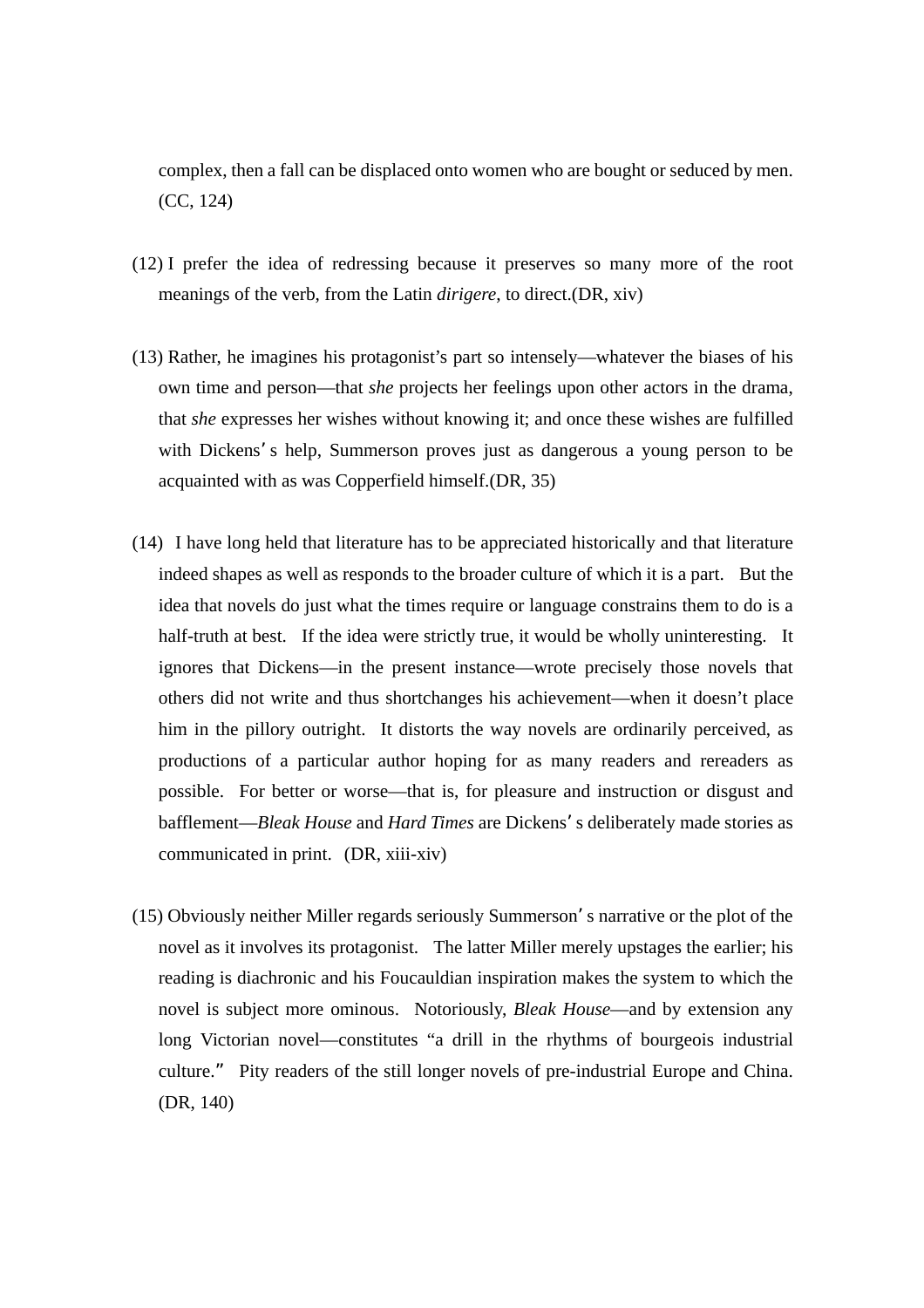## Bibliography

| Welsh, Alexander. <i>The Hero of the Waverley Novels</i> . Princeton: Princeton University |
|--------------------------------------------------------------------------------------------|
| 1963.<br>Press,                                                                            |
| --------------------. The City of Dickens. Oxford: Clarendon Press, 1971.                  |
| --------------------. Reflections on the Hero as Quixote. Princeton: Princeton             |
| University Press, 1981.                                                                    |
| --------------------. George Eliot and Blackmail. Princeton: Princeton University Press,   |
| 1985.                                                                                      |
| --------------------. From Copyright to Copperfield: The Identity of Dickens.              |
| Cambridge: Massachusetts: Harvard University Press, 1987.                                  |
| --------------------. Strong Representations: Narrative and Circumstantial Evidence in     |
| <i>England.</i> Baltimore: The Johns Hopkins University Press, 1992.                       |
| --------------------. Freud's Wishful Dream Book. Princeton: Princeton University          |
| Press, 1994.                                                                               |
| --------------------. Dickens Redressed: The Art of Bleak House and Hard Times. New        |
| Haven: Yale University Press, 2000.                                                        |
| --------------------. Hamlet in His Modern Guises. Princeton: Princeton University         |
| Press, 2001.                                                                               |

- Auerbach, Nina. "Dickens and Dombey: A Daughter After All", *Dickens Studies Annual,* 5(1976). Rpt. in Auerbach's *Romantic Imprisonment: Women and Other Glorified Outcasts*. New York: Columbia University Press, 1985.
- Ingham, Patricia. *Dickens, Women & Language*. Hemel Hempstead: Harvester Wheatsheaf, 1992.
- Miller, D.A. *The Novel and the Police*. Berkeley: University of California Press, 1988.
- Miller, J.Hillis. "Introduction" to *Bleak House*. Harmondsworth: Penguin, 1971.
- Poovey, Mary. "The Man-of-Letters Hero: *David Copperfield* and the Professional Writer" in *Uneven Developments: The Ideological Work of Gender in Mid-Victorian England*. Chicago: University of Chicago Press, 1988.
- Schor, Hilary M. *Dickens and the Daughter of the House*. Cambridge: Cambridge University Press, 1999.